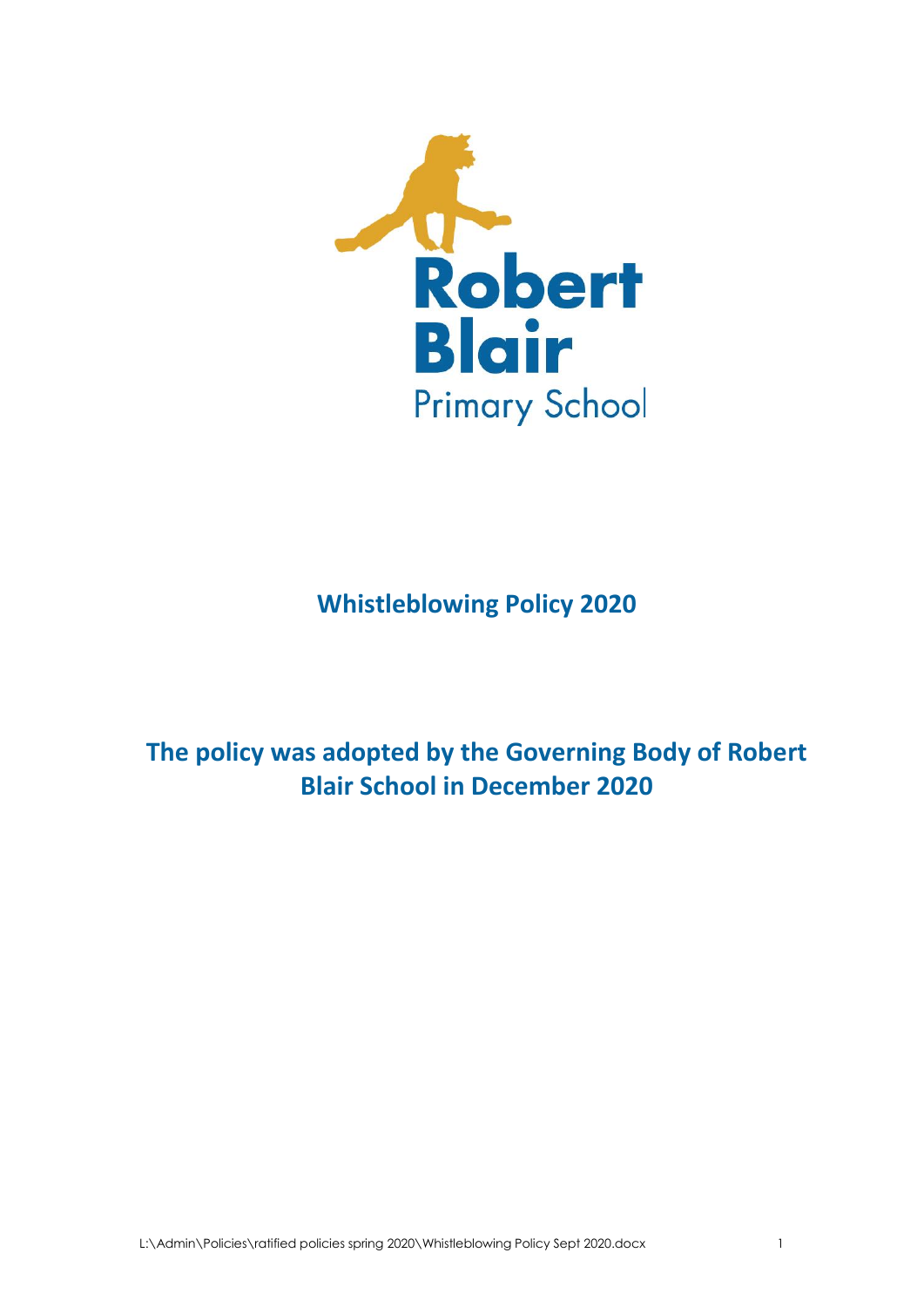# **Contents**

- 1. [PURPOSE](#page-2-0)
- 2. [APPLICATION](#page-2-1) OF THE POLICY
- 3. KEY [PRINCIPLES](#page-3-0)
- 4. THE [WHISTLEBLOWING](#page-4-0) PROCEDURE
	- *4.1. [Stage 1: Reporting concerns](#page-4-1)*
	- *4.2. [Stage 2: Investigation](#page-5-0)*
	- *4.3. [Stage 3: Conclusion of the investigation and subsequent actions](#page-5-1)*
- 5. [CONFIDENTIALITY](#page-6-0)
- 6. [ANONYMOUS](#page-6-1) ALLEGATIONS
- 7. FURTHER GUIDANCE AND [QUESTIONS](#page-6-2)
- 8. OTHER POLICIES AND [PROCEDURES](#page-7-0)

[APPENDIX](#page-8-0) A: SOURCES OF ADVICE AND SUPPORT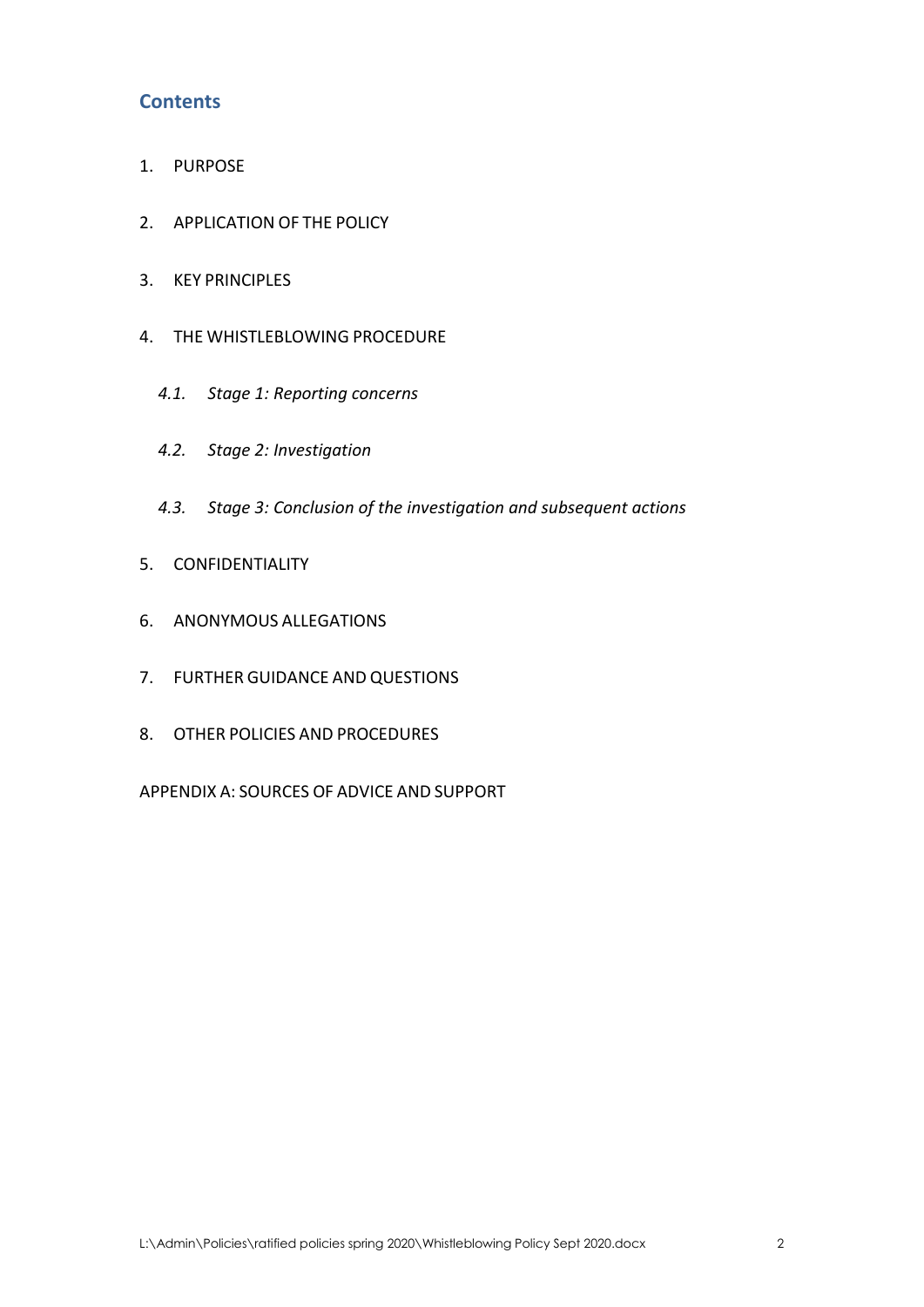# <span id="page-2-0"></span>**1. PURPOSE**

- 1.1 The policy is designed to enable all employees to notify the Headteacher, Chair of Governors and the Council Whistleblowing Officer (**CWO**) of any reasonable suspicion of illegal or improper conduct that is made in the public interest and which would not normally be revealed due to fears of victimisation or retribution. This policy sets out the way in which individuals may raise a protected disclosure and how those disclosures will be dealt with.
- 1.2 This policy has been devised in accordance with the provisions of the Public Interest Disclosure Act 1998 and the Enterprise and Regulatory Reform Act 2013 which offer protection to employees who "blow the whistle" on their employer by making a qualifying disclosure. A disclosure is not protected unless the employee reasonably believes that the disclosure is made in the public interest.
- 1.3 The policy aims to:
	- encourage employees to feel confident in raising serious concerns and to question and act upon concerns of malpractice
	- provide avenues to raise those concerns and receive feedback on any action taken
	- ensure that employees receive a response to their concerns and are aware of how to pursue them if they are not satisfied
	- reassure employees that they will be protected from possible reprisals or victimisation if the disclosure is a qualifying disclosure.

# <span id="page-2-1"></span>**2. APPLICATION OF THE POLICY**

- 2.1 This policy can be used by any person who works or who has worked for the school. There is a separate policy for pupils and parents to raise concerns about school related issues.
- 2.2 Whistleblowing occurs when a concern is raised about danger or illegality that affects others. The person 'blowing the whistle' will not necessarily be directly affected by the danger or illegality. Consequently the whistle blower is not likely to have a personal interest in the outcome of any investigationinto the concern(s). This is different from a complaint or grievance where the complainant is alleging that they have been personally poorly or unfairly treated.
- 2.3 This policy is not intended to cover matters that concern day to day issues relating to an employee's terms and conditions of employment or a complaint about another employee which can usually be referred to their line managerand/or their trade union representative, or if necessary be pursued using the School's Grievance Policy. Section 8 references other relevant policies and procedures.
- 2.4 Any concerns that employees have about any aspect of service provision or the conduct of employees, governors or others acting on behalf of the school can be reported under this policy. In particular, they are encouraged to disclose information that they reasonably believe shows one or more of the following:
	- a criminal offence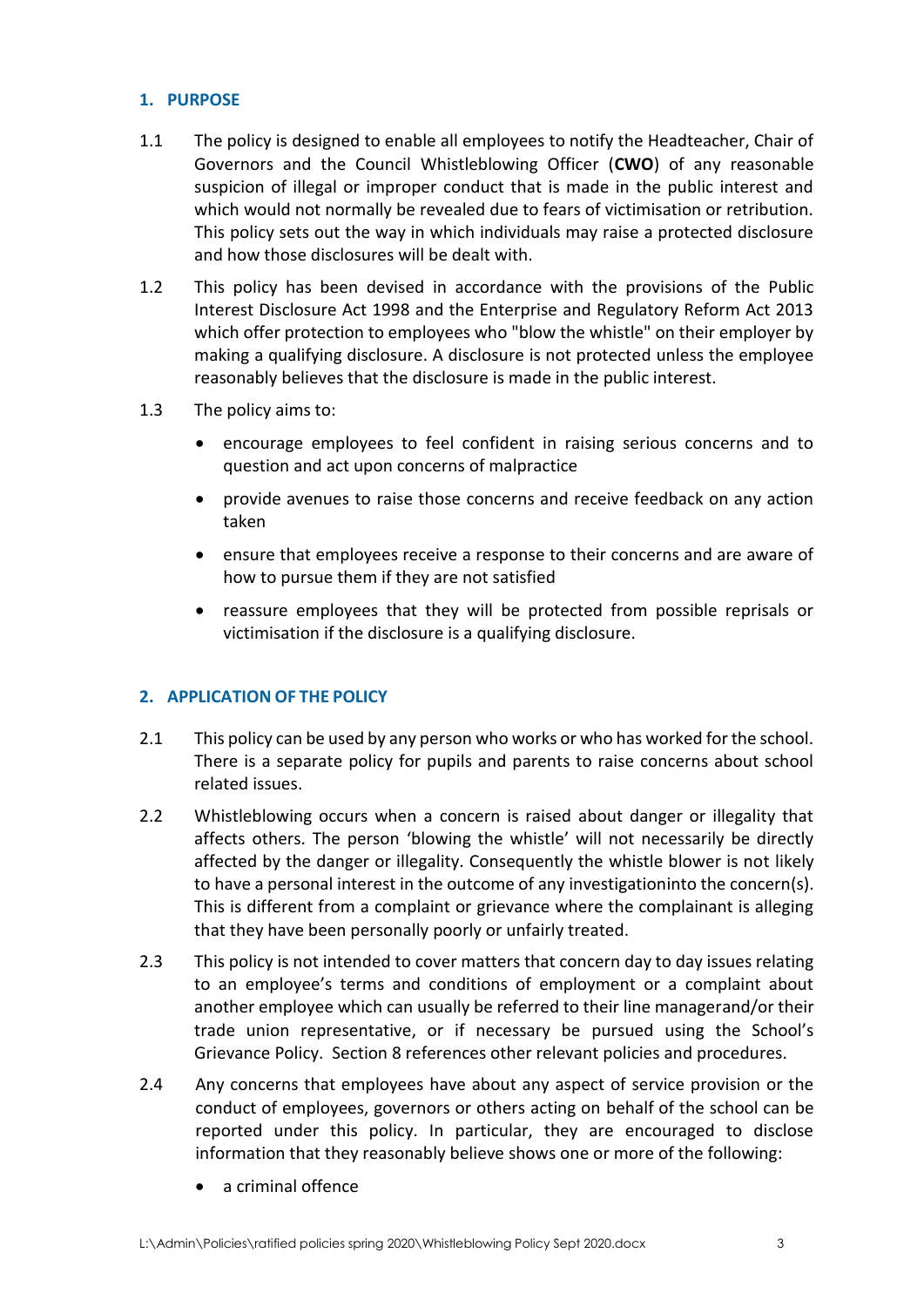- a failure to comply with a legal obligation
- a miscarriage of justice
- a danger to the health and safety of an individual
- damage to the environment
- a failure to comply with the school's policies and procedures
- a significant breach of child protection and/or safeguarding policy and procedures
- any conduct which may damage the school's reputation
- a deliberate attempt to conceal any of the above
- 2.5 In practice, as well as relating to the points outlined in 2.4, the disclosure could be about:
	- something that makes them feel uncomfortable in terms of known standards, their experience or the standards they believe the school or Islington Council subscribes to; or
	- something that is against the school's or Islington Council's procedures, rules and policies; or
	- something that falls below established standards of practice; or
	- something that amounts to improper conduct; or
	- the unauthorised use of public funds; or
	- fraud and corruption; or
	- a significant breach of child protection and/or safeguarding policy and procedures
	- homophobic, racial, religious, sexual or physical abuse of children, staff, governors, or other users or
	- conduct which is an offence or a breach of the law;
	- disclosures related to actual or potential miscarriages of justice;
	- health and safety risks, including risks to the public as well as other employees;
	- other unethical conduct;
- 2.6 Other parties may have a role within the policy including: Islington's CWO, the Local Authority Designated Officer (**LADO**) for concerns relating to Child Protection, the Health and Safety Manager as well as outside organisations such as Public Concern at Work (and diocesan officers in the case of a church school). Specific roles and responsibilities are outlined in **Appendix A**.

#### <span id="page-3-0"></span>**3. KEY PRINCIPLES**

3.1 The policy is designed to support the governors' and senior school leaders' commitment to the highest possible standards of conduct, openness, honesty and accountability. In line with that commitment it is expected that staff will report any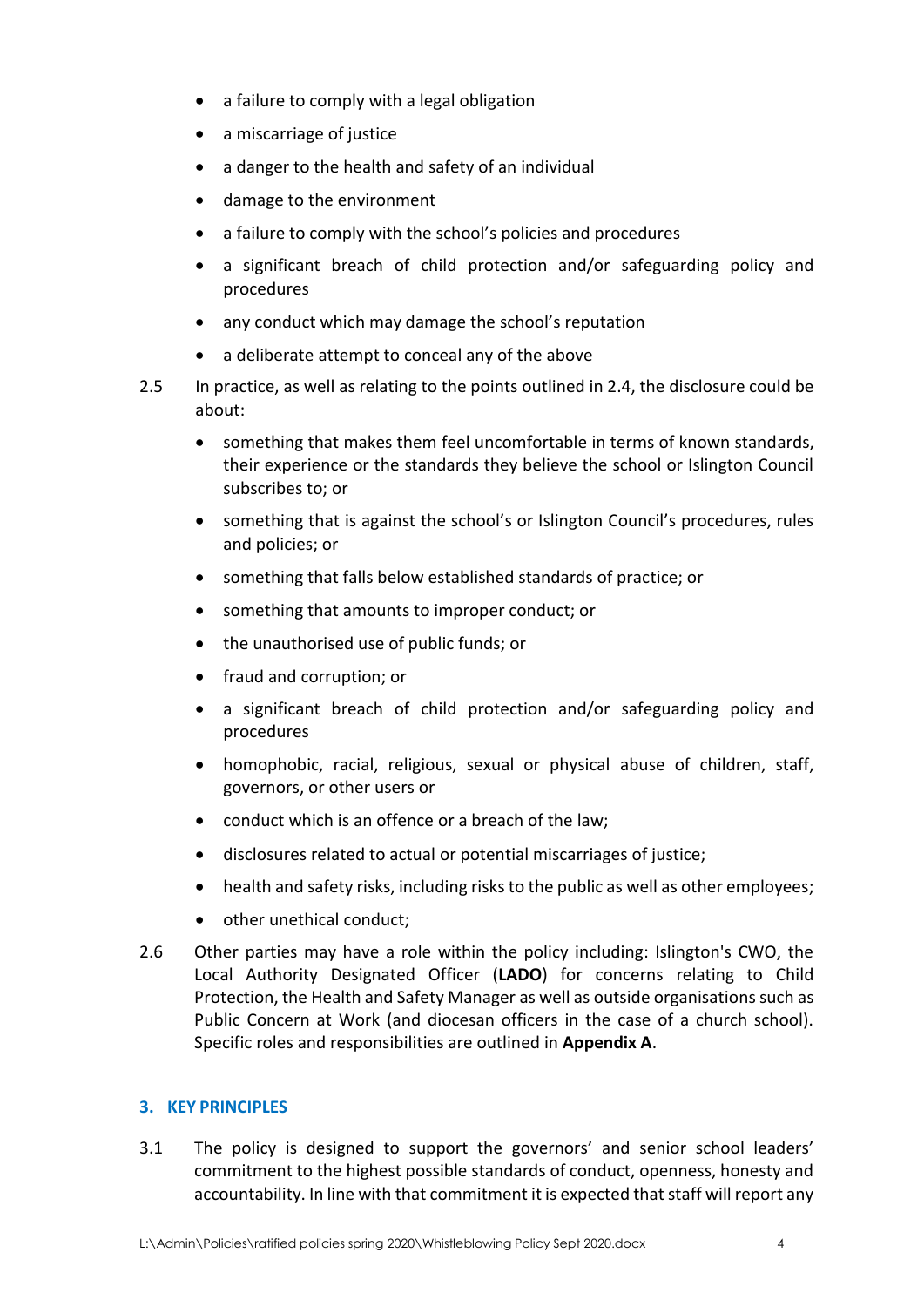serious concerns they might have about any aspect of the school's work or colleagues.

- 3.2 All staff have a professional duty to pass on any concerns involving the safeguarding or protection of children to someone who can deal with it. This will include concerns about fellow professionals, or anyone who works with or comes into contact with, children. These have to be dealt with in accordance with local child protection procedures.
- 3.3 A key commitment is that staff will be able to express their concerns without fear of being victimised or penalised in any way. The policy aims to encourage and enable staff to raise concerns internally, rather than ignoring the problem or taking it outside the organisation.
- 3.4 Staff will not suffer any detriment for making a report in good faith and their disclosure will be dealt with in the utmost confidence. A whistle blower will not be victimised for raising a matter under this policy. Any harassment, victimisation or less favourable treatment of a whistle blower for making a disclosure under this policy will be treated as a disciplinary offence and may lead to summary dismissal.
- 3.5 If an allegation is determined to have been made frivolously, maliciously or for personal gain, disciplinary action may be taken against the whistleblower in line with the disciplinary policy.

# <span id="page-4-0"></span>**4. THE WHISTLEBLOWING PROCEDURE**

## <span id="page-4-1"></span>*4.1. Stage 1: Reporting concerns*

- 4.1.1 In the first instance, staff should raise their concerns as soon as any suspected malpractice becomes apparent with the person who has immediate responsibility for their work (their line manager). As a whistleblower would normally be a witness to events, and not a complainant, staff do not need to wait for proof of malpractice before raising their concern.
- 4.1.2 If, however, the staff member feels that it is inappropriate to raise the matter with their line manager (for example, if they suspect that that person already knows about the malpractice, or appears to be ignoring it or where they suspect that they may be involved), then they should consider which of the following people may be the most appropriate:
	- The Deputy Headteacher
	- The Headteacher
	- The Chair of Governors
	- The CWO (see Appendix A)
- 4.1.3 If the report concerns inappropriate action by the Headteacher or Governors, they should send their report directly to the CWO.
- 4.1.4 When reporting a concern, the staff member should provide as much information and detail as possible. In particular they should provide the full names of the people involved, including the names of staff or contractors, dates of events and any relevant documentation.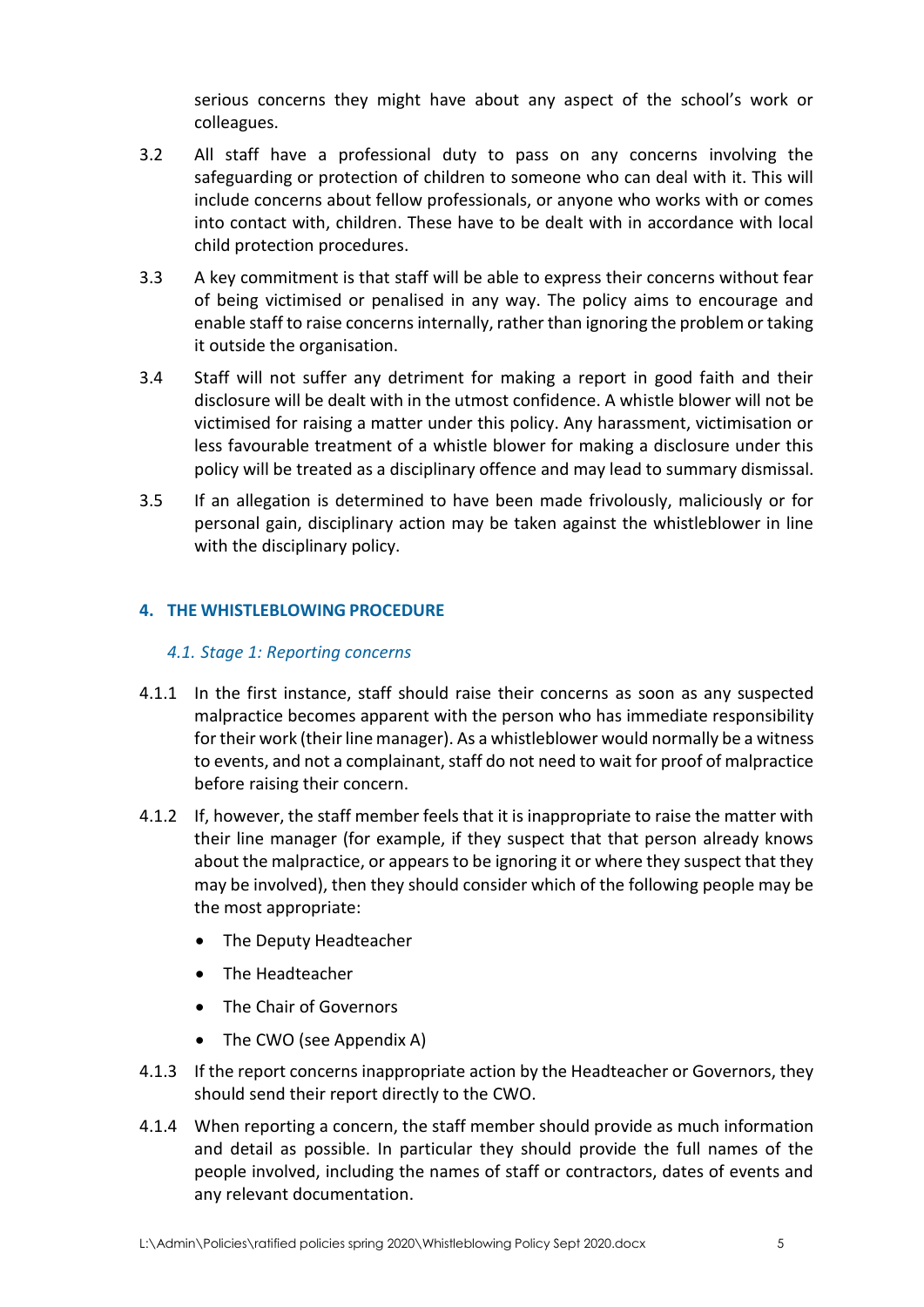- 4.1.5 Officers receiving whistle blower reports must inform the CWO **within 1 working day** of receipt of the report. Reports relating to Child Protection should also be reported to the LADO for possible investigation. The CWO will inform the Director of Schools and Young People's Services and Head of Schools HR (and diocesan officers in the case of a church school) as appropriate.
- 4.1.6 The whistle blower will receive a written acknowledgement of the report **within 2 working days** of receipt of the report and be informed of the action being taken to investigate the concern. If they are unhappy with the response, they may take the matter to a higher level or one of the organisations listed in this policy.
- 4.1.7 Initial enquiries will be made by the line manager (or other individual to whom the report is made) **within 3working days** of receipt of the report to determine whether the concern falls within the scope of the policy and if so, whether an investigation is appropriate. When making a decision the line manager (or other individual to whom the report is made) shall consider whether continuing with an investigation is in the public interest.
- 4.1.8 The line manager (or other individual to whom the report is made) shall report their findings, and any recommendations, to the Headteacher. The Headteacher must ensure that the recommendations are acted on fully unless there is a good reason for not doing so. If there is a good reason for not acting on the recommendation, these must be reported to the Governing Body at the next meeting.

# <span id="page-5-0"></span>*4.2. Stage 2: Investigation*

- 4.2.1 If, following the initial enquiries of the line manager (or other individual to whom the report is made), it is determined that a detailed investigation is to be undertaken, the next steps will include:
	- An interview with the whistle blower **within 10 working days** of receipt of the report. The whistle blower may be accompanied at the interview by a trade union representative or a work place colleague; and
	- If the initial concerns were made verbally, then the whistle blower will be asked to provide a written statement.
	- An interview with the person against whom the allegations have been made. The individual may be accompanied at the interview by a trade union representative or a work place colleague.

#### <span id="page-5-1"></span>*4.3. Stage 3: Conclusion of the investigation and subsequent actions*

- 4.3.1 If the allegation is not proven or there is insufficient evidence on which to base a conclusion, the whistle blower will be advised accordingly.
- 4.3.2 In cases where action is necessary as a result of the findings, a report will be sent to the Headteacher and the Chair of Governors, who will be responsible for implementing the recommendations in the report.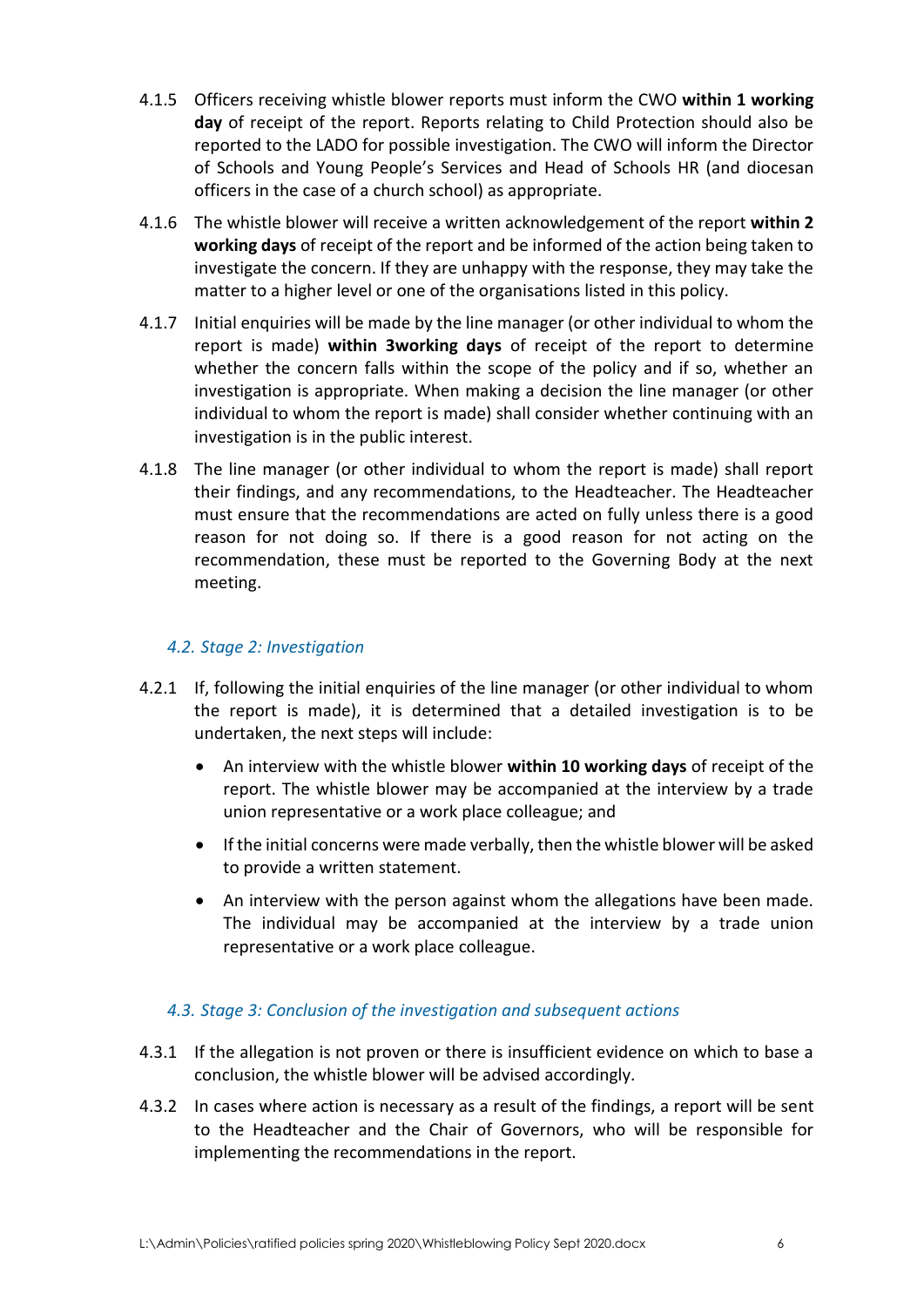4.3.3 The whistle blower will be advised when the investigation has been completed but it may not always be possible to provide the details of the findings as these may be confidential.

### <span id="page-6-0"></span>**5. CONFIDENTIALITY**

- 5.1 All concerns will be treated in confidence and every effort will be made not to reveal the identity of the whistle blower. However, in order to investigate the matter properly it is impossible to guarantee complete confidentiality.
- 5.2 Some cases are clearly so serious that police may have to be involved. In these cases it may be necessary to reveal the identity of individuals.
- 5.3 While these procedures are being carried out, all parties will need to agree that the issue will be kept confidential. The whistle blower's identity will be kept confidential unless they are happy to be named, or unless there are grounds to believe that they have acted maliciously. If there are no such grounds, the manager will only reveal the identity if:
	- they have to do so by law;
	- the information is already known;
	- it is revealed in confidence to a qualified lawyer in order to get legal advice; or
	- the whistle blower has to provide evidence at a disciplinary hearing or other proceedings.

#### <span id="page-6-1"></span>**6. ANONYMOUS ALLEGATIONS**

- 6.1 Although staff may report any concerns anonymously, they are encouraged to give their name when raising concerns. From a practical perspective, anonymous allegations are likely to be more difficult to investigate, and protection against reprisals and feedback can be afforded only to identifiable individuals.
- 6.2 Whilst it is accepted that anonymous allegations do not carry the same weight, any such reports received by the school will be considered at its discretion. In exercising this discretion account will be taken of the seriousness, credibility of the matters raised and the likelihood of confirming the allegation from the sources quoted. The decision whether to investigate an anonymous allegation will be made by the Headteacher in consultation with the Chair of Governors and the CWO.

#### <span id="page-6-2"></span>**7. FURTHER GUIDANCE AND QUESTIONS**

7.1 Refer to Appendix A.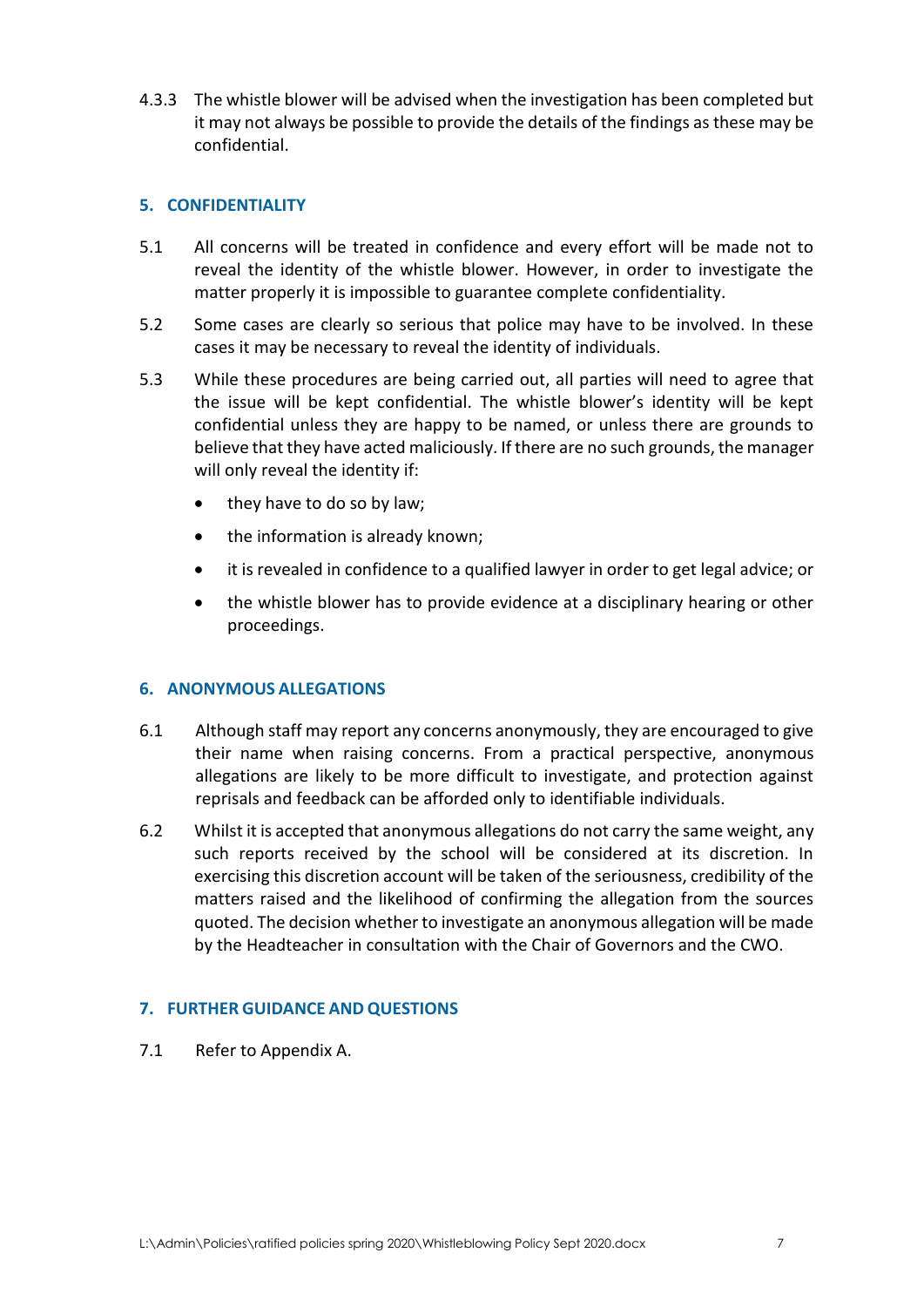### <span id="page-7-0"></span>**8. OTHER POLICIES AND PROCEDURES**

- 8.1 Any other policy or procedure set out by the School in writing or made generally known to employees prior, or subsequent, to the adoption of this policy are separate requirements and remain in full force and effect.
- 8.2. The following policies and procedures are particularly relevant to this policy and should be taken into account where appropriate:
	- Child Protection Policy
	- Disciplinary Policy
	- Grievance Policy